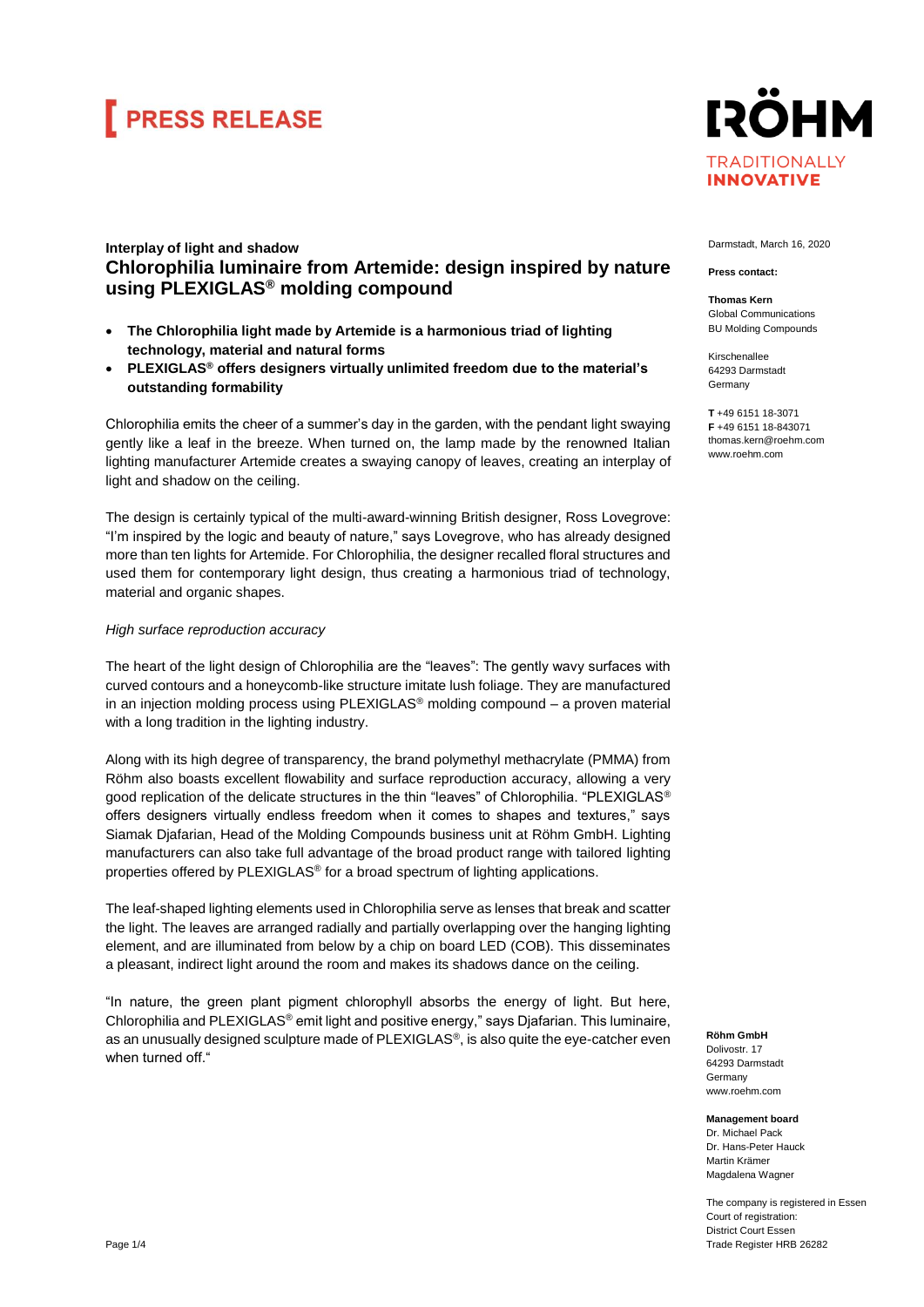## **PRESS RELEASE**





Inspired by nature: Ross Lovegrove designed the Chlorophilia light for Artemide. The transparent, leaf-like elements are made from PLEXIGLAS® molding compound.

Image: © Chlorophilia by Artemide



Delicate textures and curved shapes can be produced in an injection molding process using PLEXIGLAS®.

Image: © Chlorophilia by Artemide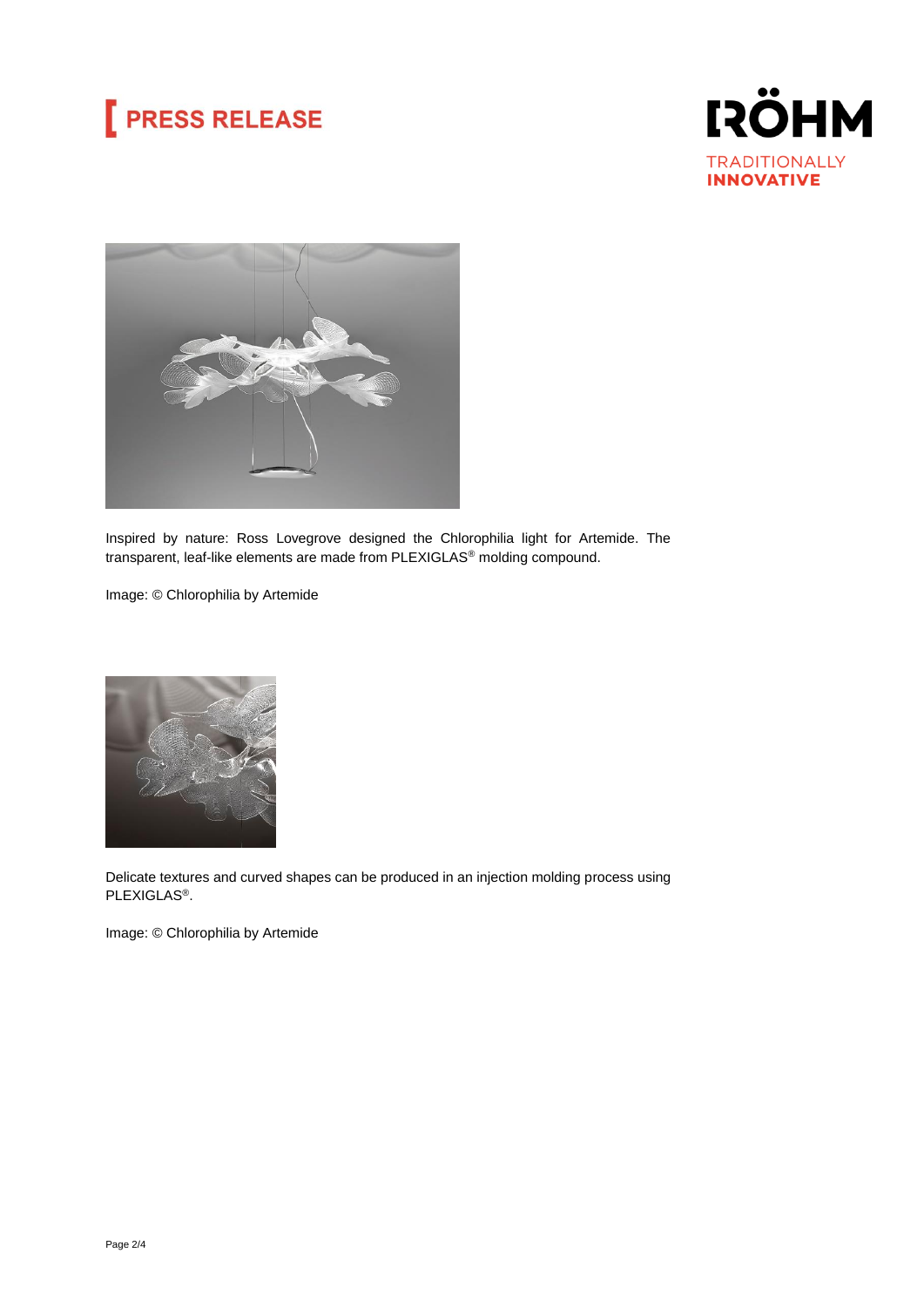### **PRESS RELEASE**





Chlorophilia 2 features "foliage" arranged on two levels and made from PLEXIGLAS®.

Image: © Chlorophilia 2 by Artemide



Fascinating interplay of light and shadow: Additional modular lighting elements can be used to enlarge Chlorophilia.

Image: © Chlorophilia by Artemide